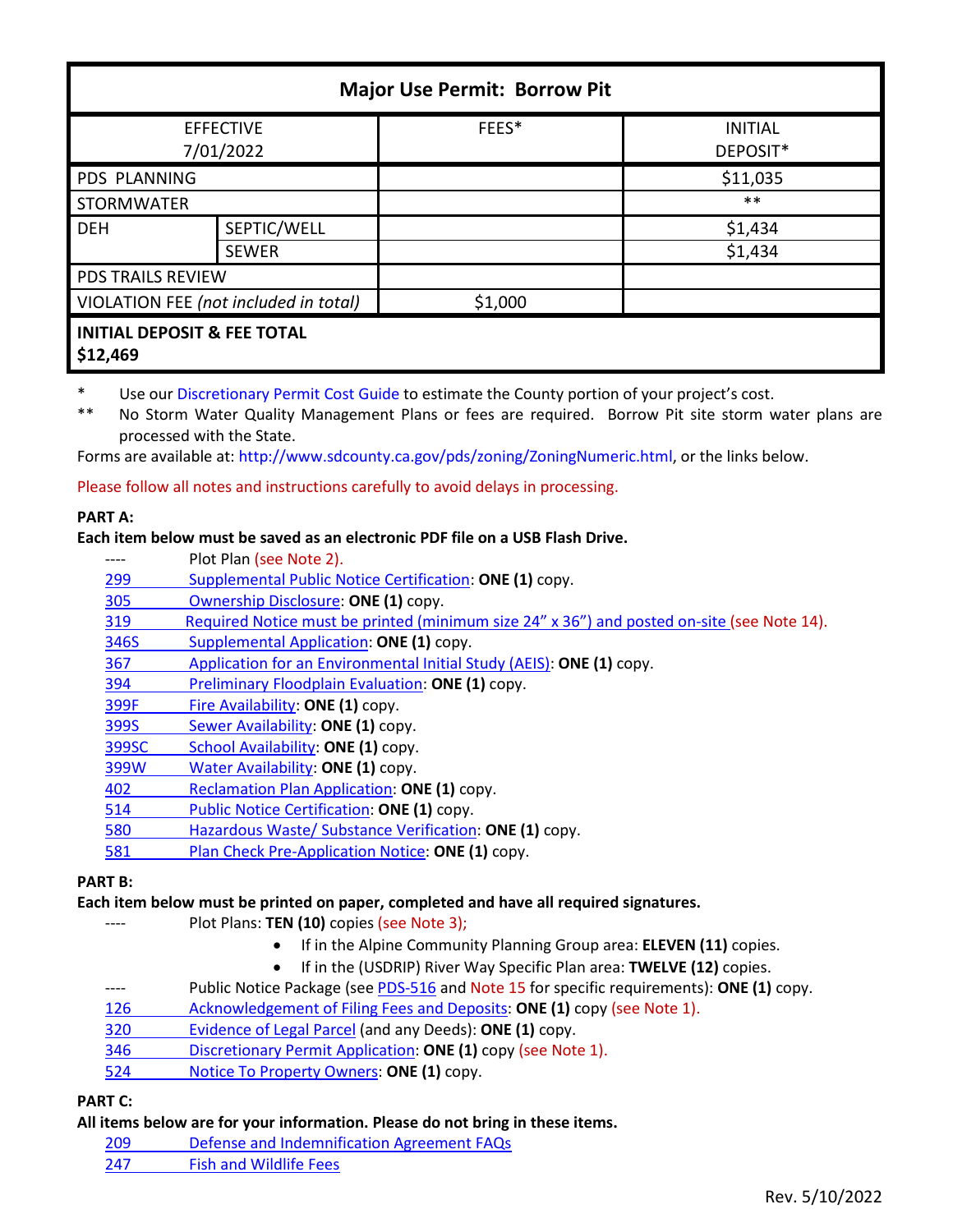[298 Supplemental Public](http://www.sdcounty.ca.gov/pds/zoning/formfields/PDS-PLN-298.pdf) Notice Procedure

- 313 [Major Use Permit Applicant's Guide](http://www.sdcounty.ca.gov/pds/zoning/formfields/PDS-PLN-313.pdf)
- 331 [Plot Plan Requirements for Borrow Pits](http://www.sdcounty.ca.gov/pds/zoning/formfields/PDS-PLN-331.pdf)
- [374 Resource Protection Study](http://www.sdcounty.ca.gov/pds/zoning/formfields/PDS-PLN-374.pdf)
- 403 [Reclamation Plan Requirements](http://www.sdcounty.ca.gov/pds/zoning/formfields/PDS-PLN-403.pdf)
- [515 Public Notice Procedure](http://www.sdcounty.ca.gov/pds/zoning/formfields/PDS-PLN-515.pdf)
- [906 Signature Requirements](http://www.sdcounty.ca.gov/pds/zoning/formfields/PDS-PLN-906.pdf)  [Policy G-3: Determination of Legal Parcel](http://www.sdcounty.ca.gov/pds/zoning/formfields/POLICY-G-3.pdf)  [Policy I-49: Distribution of Notification of Land Use Hearings](http://www.sdcounty.ca.gov/cob/docs/policy/I-49.pdf)

### **NOTES:**

## 1. **IMPORTANT:**

A Registered Property Owner **MUST SUBMIT** a **Signed Letter of Authorization** for an Agent if; An Authorized Agent signs the PDS-346 form and is not the registered owner of the parcel.

Or, the parcel is owned by two or more registered owners.

Or, not all of the registered owners are signing the PDS-346 form.

Or, the Authorized Agent is not the Financially Responsible Party.

Or, the parcel is owned by a Corporation.

### **ADDITIONALLY:**

Financially Responsible Party **MUST SIGN** form PDS-126.

Financially Responsible Party **INFORMATION MUST MATCH EXACTLY** on form PDS-126 Authorized Agent **may sign** form PDS-346 **ONLY IF ATTACHED** to a **Signed Letter of Authorization.** 

- 2. Save each complete Study, Report, Plot Plan, Map, etc., as an electronic PDF file onto ONE (1) USB Flash Drive. Provide only ONE (1) USB Flash Drive. Submit only the requested files. Files CANNOT have any security restrictions or passwords. Please name each PDF file on the USB Flash Drive based on the "Title or Type" of document being submitted (examples: Plot Plan, Resource Protection Study, Grading Plan). Please note: the USB Flash Drive will not be returned.
- 3. Plot plans, grading plans and elevation renderings of structures, if structures are proposed, (must be at least 11" x 17") are to be stapled together in sets and folded to  $8\frac{1}{2}$ " x 11" with the lower right-hand corner exposed.
- 4. Forms PDS-402 and PDS-403 direct the applicant to submit a Reclamation Plan.
- 5. Reclamation Plans submitted at intake concurrently with a Major Use Permit Borrow Pit Application do not require submittal of separate PDS and DEH Reclamation Plan deposit. If the Reclamation Plan is not submitted concurrently, the deposit is required for the Reclamation Plan.
- 6. If the parcel is on septic sanitation system and/or well potable system then Health Department (DEH) Certification is required.
- 7. Give applicant PDS-319 (Notice of Application) and PDS-382 (Flagging Procedure for Projects.)
- **8. A Major Pre-Application Meeting is MANDATORY prior to the submittal of this application.**
- 9. At INTAKE, a copy of the Major Pre-Application letter from PDS or a copy of the form waiving the Major Pre-Application Meeting MUST be submitted by the applicant. Techs: Check ACCELA to be sure the applicant has completed a Major Pre-Application Meeting. If not, we cannot accept the submittal.
- 10. Project goes to local Community Planning Group and/or Design Review Board for recommendation.
- 11. Use the same PROJECT # (not case #) as the Major Pre-Application when entering this application into ACCELA.
- 12. If project is a violation, plans must have Code Compliance Officer's stamp before accepting the application.
- 13. Your application package must be complete when you bring it in for submittal. The submittal process begins at the main "Check-In" counter on the first floor.